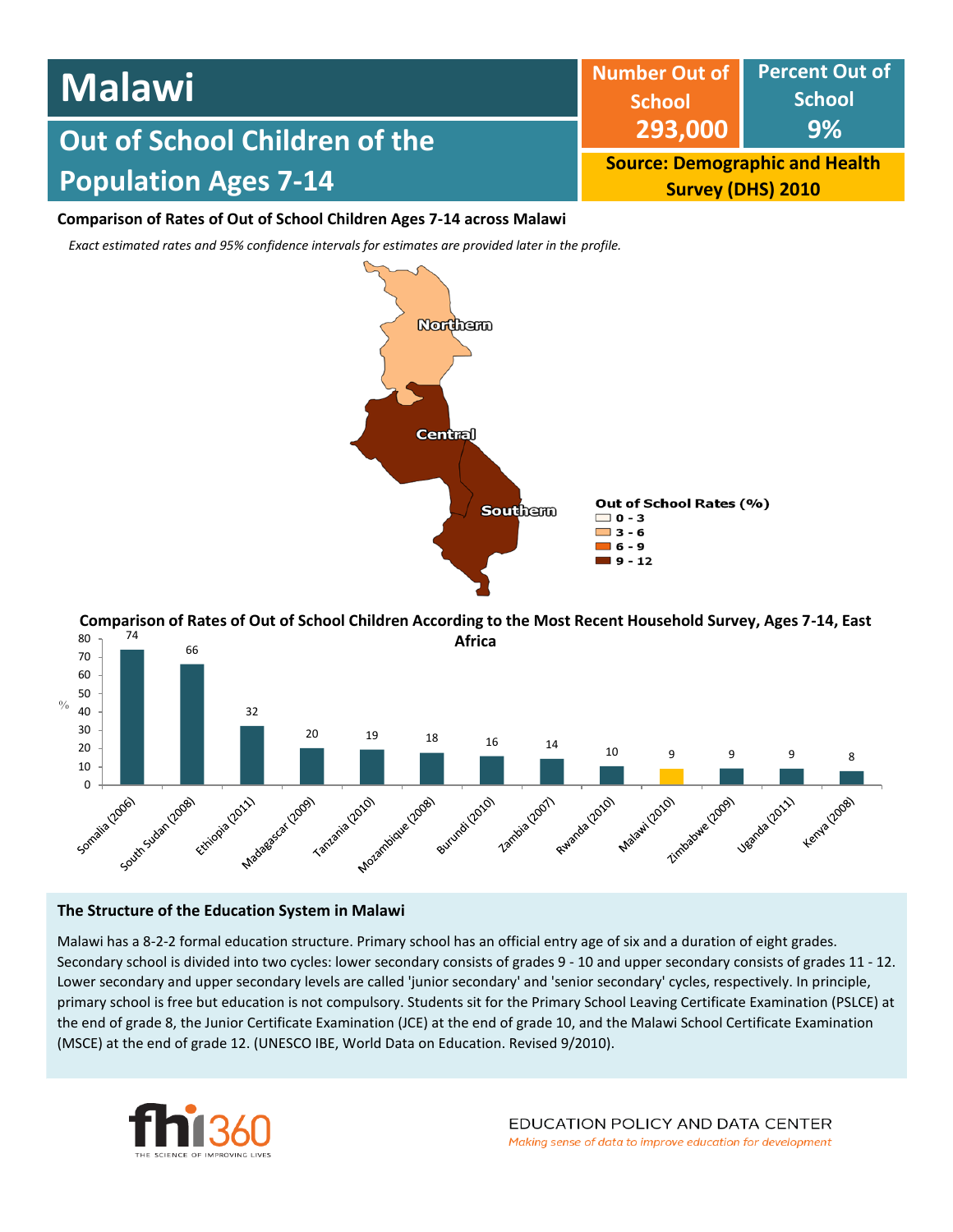

● Parity indices provide information about the greatest sources of inequality in a population. The graph at left provides ratios of different estimates of children aged 7-14 who are out of school. It shows, for example, that the out of school rate in rural areas is 1.9 times higher than that in urban areas.

● For Malawi, the greatest disparity in out of school rates is between children from the poorest and richest quintiles. Children from the poorest quintile are 4.4 times as likely to be out of school as children from the richest quintile.

## **Out of School Children by Individual and Household Characteristics**

● Fewer girls (9% or 138,502) are out of school than boys (10% or 154,190) in Malawi.

● Out of school rates for children from rural areas (10%) are higher than those for children from urban areas (5%). In terms of absolute numbers, there are more children out of school in rural areas (270,005) than in urban areas (22,687).

● Out of school rates are highest for children in the poorest wealth quintile (16%).

### **Numbers of Out of School Children, DHS 2010**





#### **About Data Sources**

All out of school estimates presented in this profile are EPDC extractions of Demographic and Health Survey (DHS) data. DHS Surveys are conducted every several years and collect information on health, education, and other topics for households and individuals residing in those households. The 2010 Malawi DHS Survey is representative at the national and subnational level. For more information, please see http://www.measuredhs.com/.

Estimates of out of school children from household surveys can be expected to differ from administrative estimates, such as those from the UNESCO Institute for Statistics and national government agencies, because of differences between these sources in data collection and estimation methods for measuring school participation. For more information on the differences between these data sources, please see www.epdc.org.

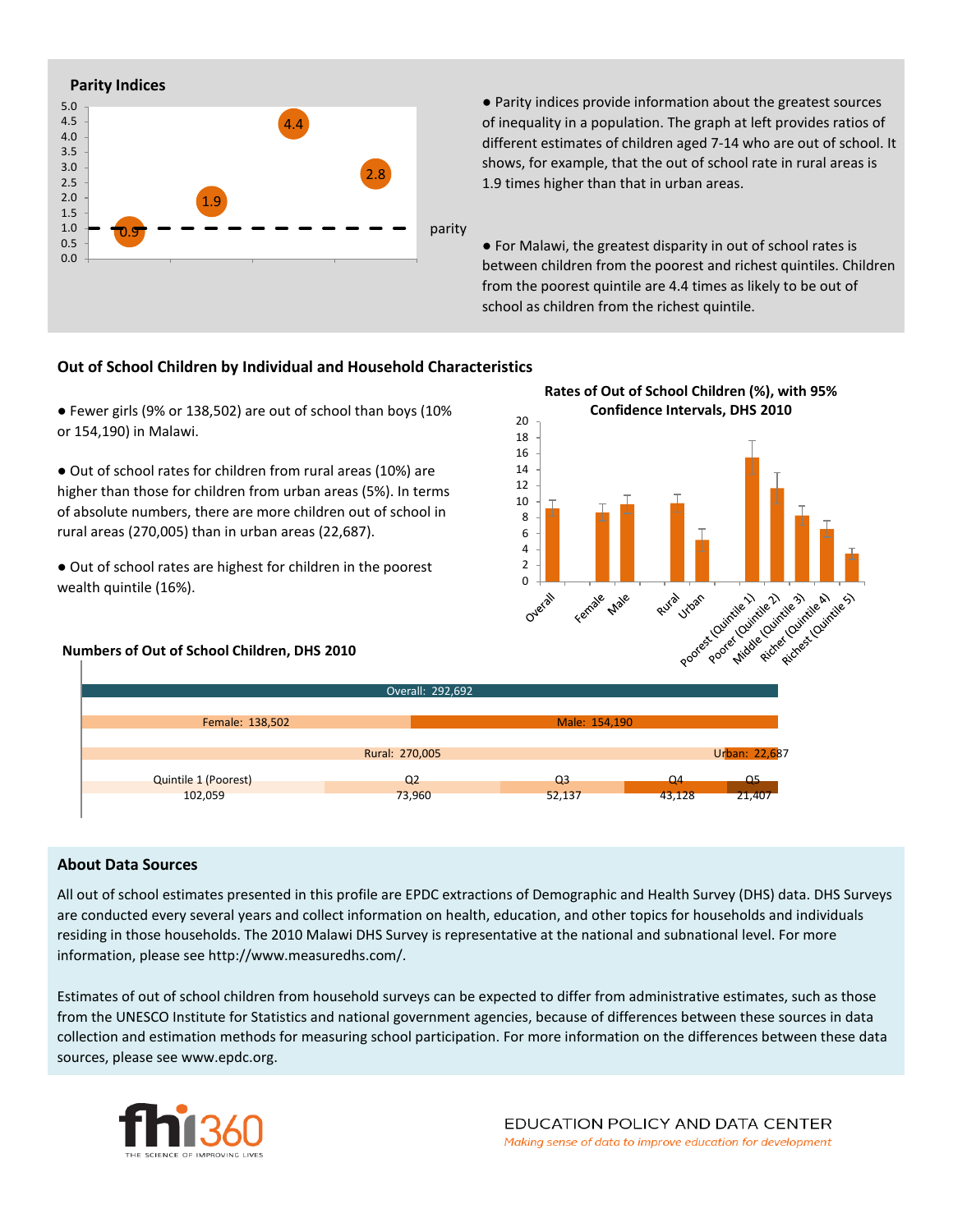# **Out of School Children by Subnational Regions**

● The subnational region with the highest percentage of children out of school is Central (10%). Northern has the lowest rate of school non-participation (4%).

● The highest numbers of out of school children are located in Southern (139,563). Northern has the lowest numbers of out of school children (14,235).



### **Rates of Out of School Children by Subnational Region (%), with 95% Confidence Intervals, DHS 2010**

### **Numbers of Out of School Children by Subnational Region (# in thousands), with 95% Confidence Intervals, DHS 2010**



## **Why Ages 7-14?**

EPDC presents data for ages 7-14. This age group captures the bulk of basic compulsory education in most countries, aids crossnational comparability of estimates, and conveys the normative international frameworks set by the Convention on the Rights of the Child and supported by the ILO Minimum Age Convention.

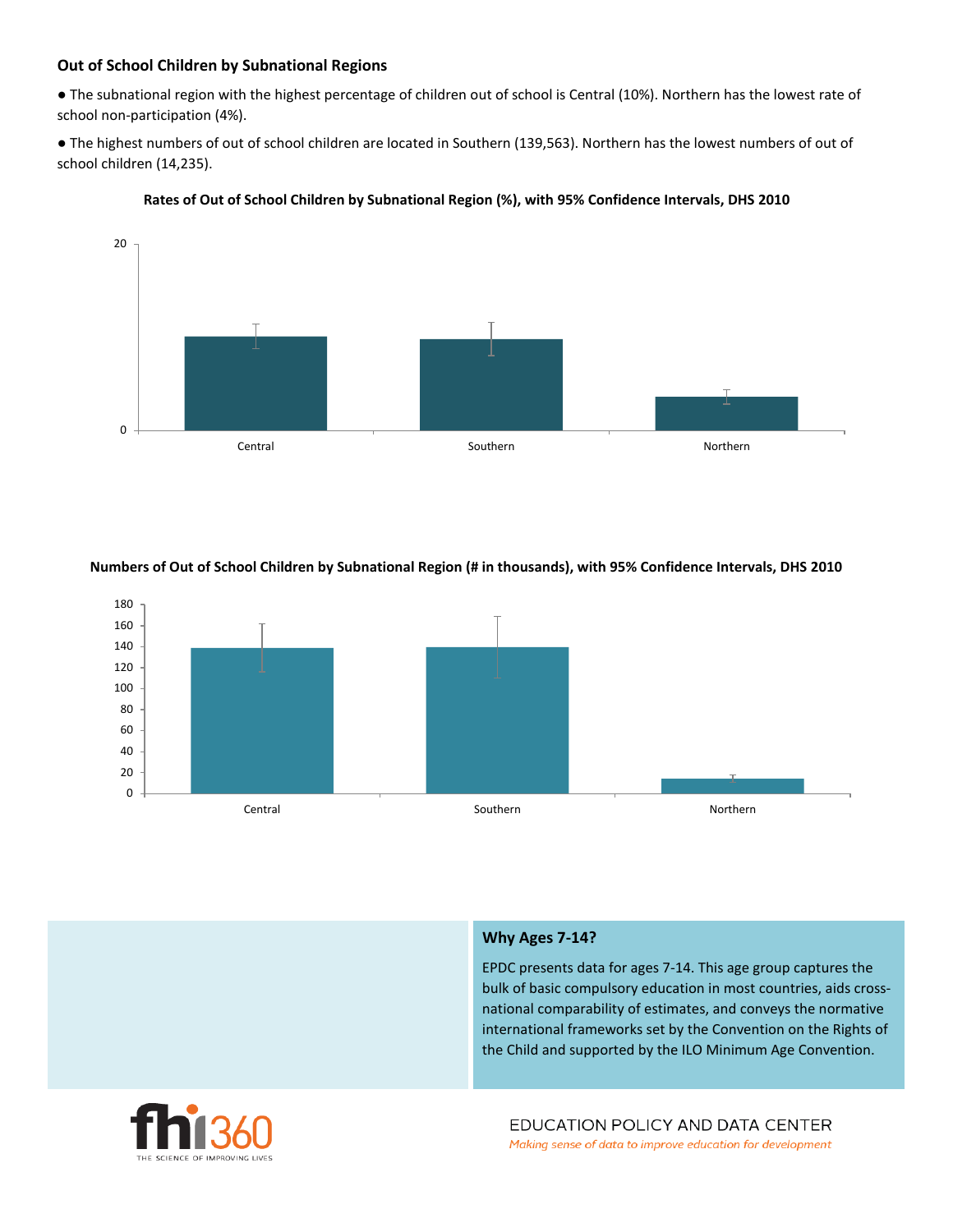## **Out of School Rates by Age and Sex**

- The official primary school entry age in Malawi is age 6. At that age, 21% of girls and 23% of boys are out of school.
- At age 15, 27% of girls and 20% of boys are out of school.
- School participation is highest for girls at age 10 and for boys at age 9.



#### **Out of School Rates, by Age and Sex**

### **Summary of EPDC Methodology on Measuring Out of School Children**

In this profile, EPDC presents estimates of the proportion and number of out of school children of the population ages 7-14 using household survey data. Along with relative and absolute estimates of out of school children, EPDC provides 95% confidence intervals for each estimate.

To create estimates of the proportion of out of school children for a particular school year, EPDC used birthdate information to identify children who were of a particular age range (7-14) on the month that the school year began. Children who had attended primary school or higher at any time during the school year were classified as 'in school;' Children who had not attended school at any time during the school year, or who had attended pre-school during that reference period were classified as 'out of school.' The proportion of children who are out of school is calculated as the number of children within the 7-14 age range who were classified as out of school divided by the number of children within the same age range.

To obtain the number of out of school children, the out-of-school rate is then applied to the estimated population of the same age range from the UN Population Division (EPDC obtained single-age population estimates to build the correct age range). UN Population Division figures are provided for mid-year each year, and EPDC uses the population figures from the year closest to the start of the school year in each country. Depending on a country's main academic calendar, the population figure may be from the year before the school participation year.

For more information on measurement of out of school children, please see the EPDC website at www.epdc.org.



EDUCATION POLICY AND DATA CENTER Making sense of data to improve education for development